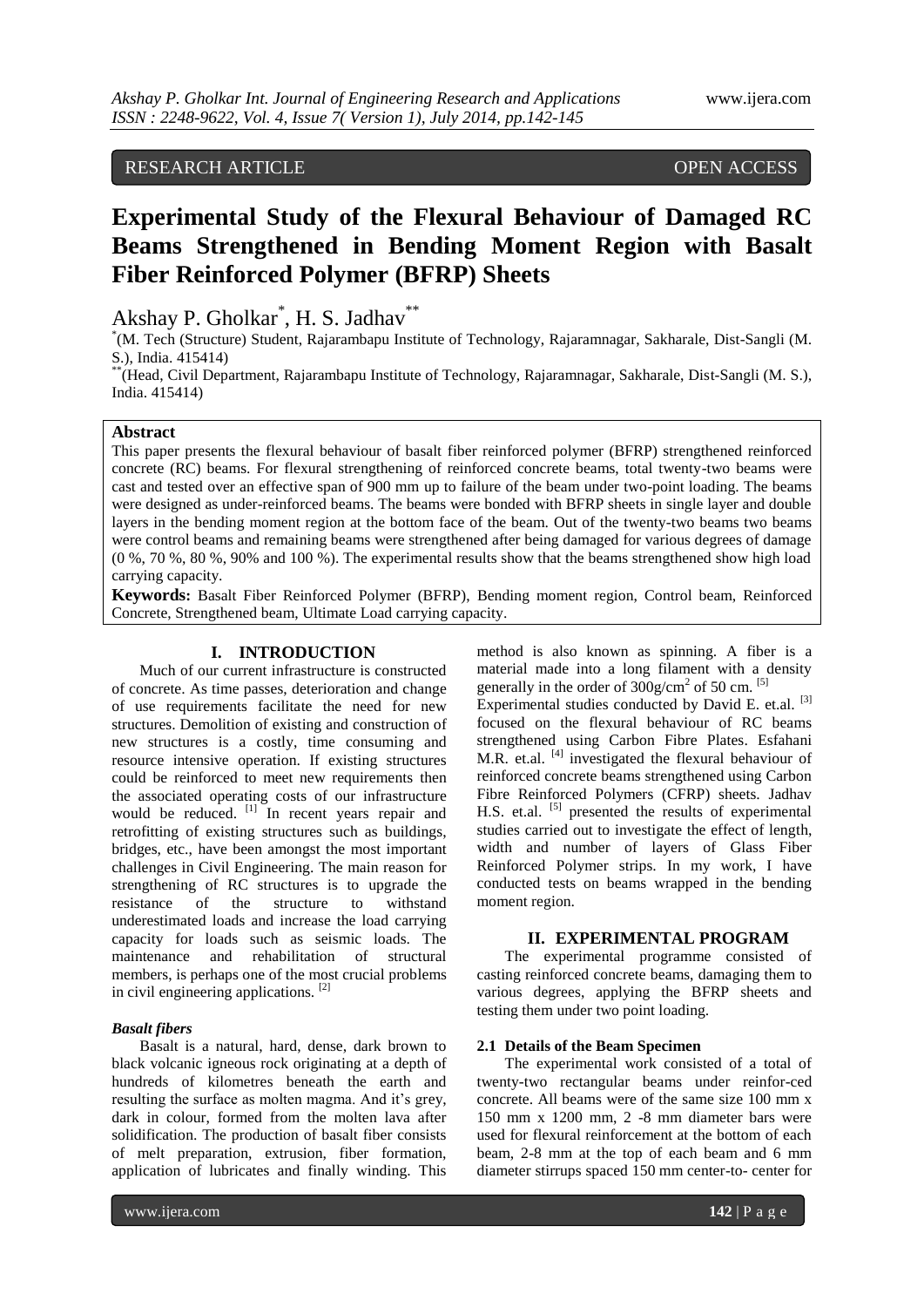shear reinforcement. Typical beam reinforcement details are illustrated in the Figure 1. The casting of beams was made as per IS code specification using M20 grade concrete with 20 mm maximum size of coarse aggregate, locally available sand and 53 grade ordinary Portland cement. These beams were cured for 28 days in pure.



Fig. 1 reinforcement details of beam

# **2.2 Test beam preparation**

The description of test specimens is summarized in Table 1. The tension surfaces of the beams were cleaned using polish paper to ensure a good bond between the BFRP strip and concrete surface. Each of these beams was externally bonded with GFRP strips and epoxy at the tension face of the beam as per the procedure given by the manufacturer. Physical properties of Basalt fiber are given in Table 2.

#### **2.3 Test procedure and instrumentation**

All beam specimens were instrumented and loaded and supported simply as shown in figure 2. The load was applied through Universal Testing Machine of capacity 600 kN. All beams were tested under two point loading. They were statically tested for failure at equal 2 kN increment of load. During loading the mid span deflection was measured using dial gauge having a least count of 0.01 mm. Deflections and the applied load were recorded at every load increment.

Table 1. Description of test specimens

| <b>Specimen ID</b> | <b>Basalt fiber reinforced</b><br><b>Polymer (BFRP) strip</b> |                            |
|--------------------|---------------------------------------------------------------|----------------------------|
|                    | Length<br>(mm)                                                | <b>Number</b><br>of layers |
| Control beam       | <b>NA</b>                                                     | NA                         |
| 0% damaged         | 850                                                           |                            |
| 0% damaged         | 850                                                           | 2                          |
| 70% damaged        | 850                                                           |                            |
| 70% damaged        | 850                                                           | $\mathcal{L}$              |
| 80% damaged        | 850                                                           |                            |
| 80% damaged        | 850                                                           | 2                          |
| 90% damaged        | 850                                                           |                            |
| 90% damaged        | 850                                                           | $\mathfrak{D}$             |
| 100% damaged       | 850                                                           |                            |
| 100% damaged       | 850                                                           | 2                          |

| <b>Properties</b>            | Values               |  |
|------------------------------|----------------------|--|
| Tensile Strength (MPa)       | $3000 - 4800$ Mpa    |  |
| Modulus of Elasticity (GPa)  | 110 GPa              |  |
| Strain at the failure        | 2.56 %               |  |
| Weight of the sheet per $m2$ | 300 g/m <sup>2</sup> |  |
| Density                      | 1700 $g/cm^{3}$      |  |
| Thickness of the sheet       | $0.2 \text{ mm}$     |  |



Fig. 2 beam test setup

The beams were wrapped in the bending moment region as shown in figure 3.



Fig. 3 application of sheets

#### **III. RESULTS AND DISCUSSIONS**

The control beam had a load at yielding of 40 kN and an ultimate load of 50 kN. All strengthened specimens exhibited limited deformation and cracks before yielding of reinforcement. The initial cracks were initiated at a load of 20 kN and progressed towards upward direction from bottom as shown in Figure 7.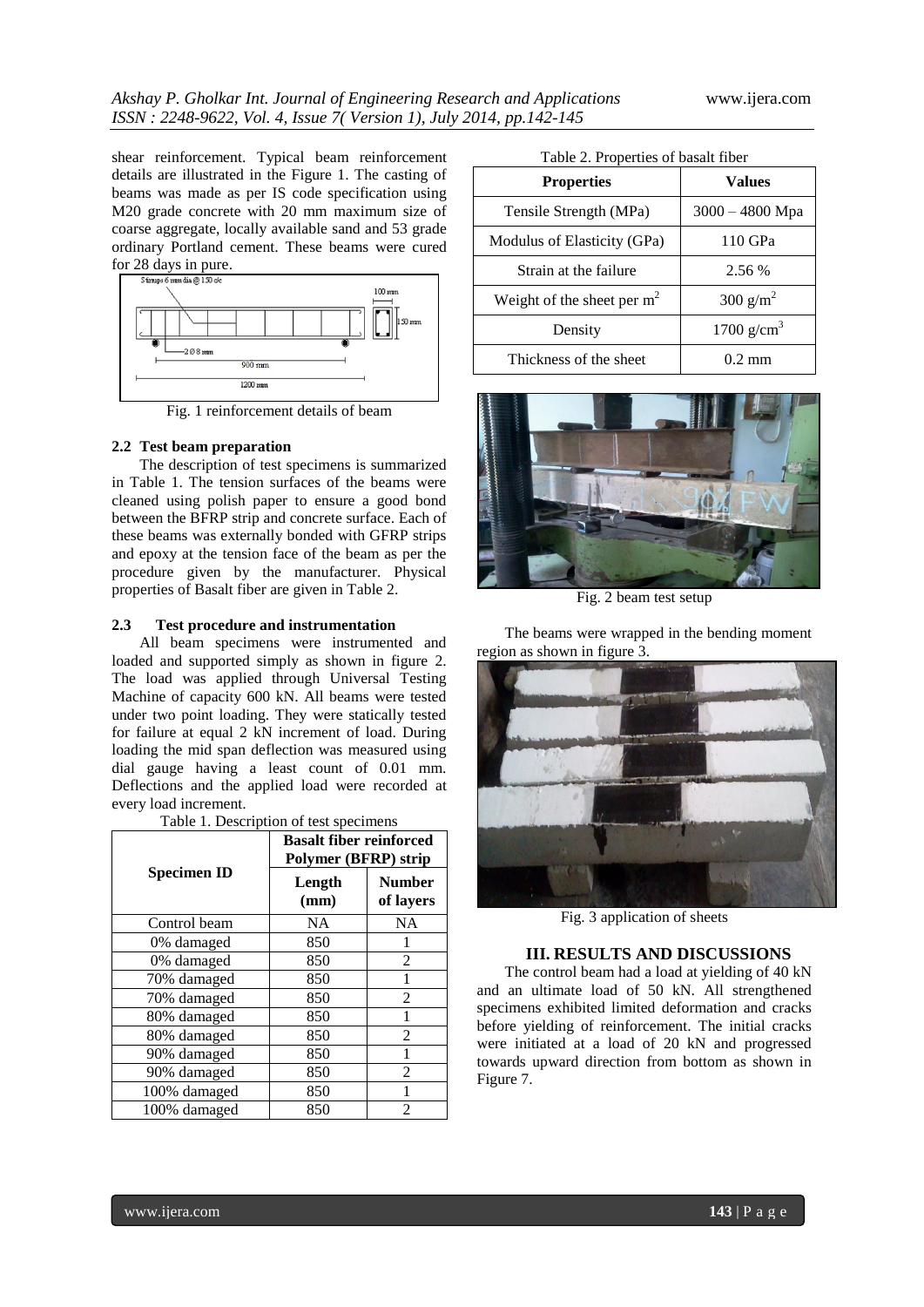

Fig. 4 load versus deflection curve (0% damage)



Fig. 5 load versus deflection curve (70% damaged)











Fig. 8 load versus deflection curve (100% damaged)



Fig. 8 cracking pattern for the control beam

Beams strengthened by different number of layers of BFRP strip at bottom side of the beam, failure occurred by debonding and also due to bending. The debonding caused separation of BFRP strips from the concrete surface.

# **3.1 Effect of layers of BFRP on damaged beams**

As compared to the load carrying capacity of 100% damaged beams wrapped in single and double layer, 0 % damaged beams show increase in load carrying capacity by 44 % and 20 % for single and double layer respectively.

70 % damaged beams show increase in load carrying capacity by 58 % and 30 % for single and double layer respectively. 80 % damaged beams show increase in load carrying capacity by 44 % and 18 % for single and double layer respectively. 90 % damaged beams show increase in load carrying capacity by 25 % and 12 % for single and double layer respectively.

From the above results, I conclude that, the percentage increase in load carrying capacity showed by the 70 % and 80 % damaged beams wrapped with single layer of BFRP is nearly same as that of 0 % damaged beam. 90 % damaged beams are deficient as compared to the 0 % damaged beam.

For 70% damaged beams wrapped with double layer of BFRP, the load carrying capacity is slightly